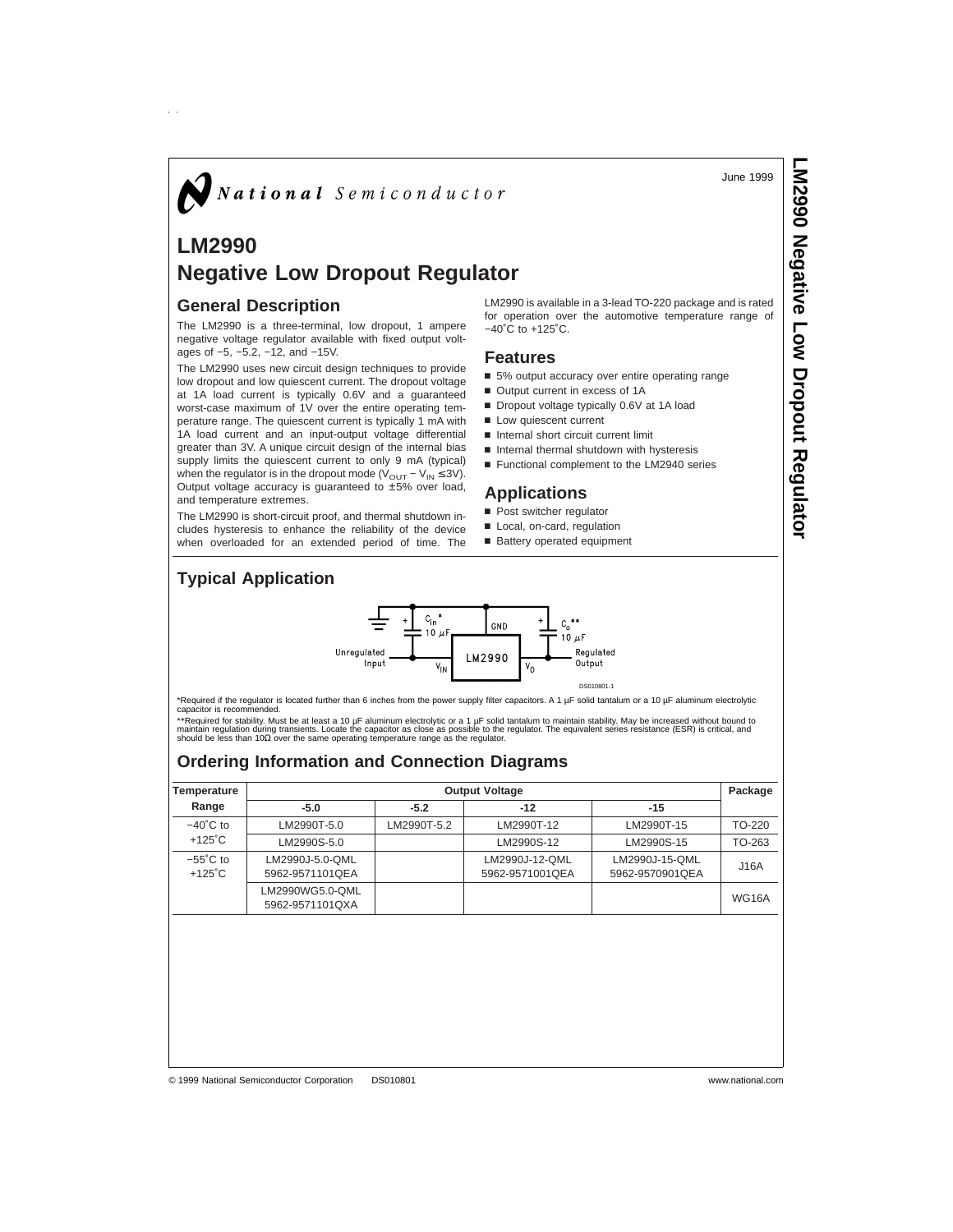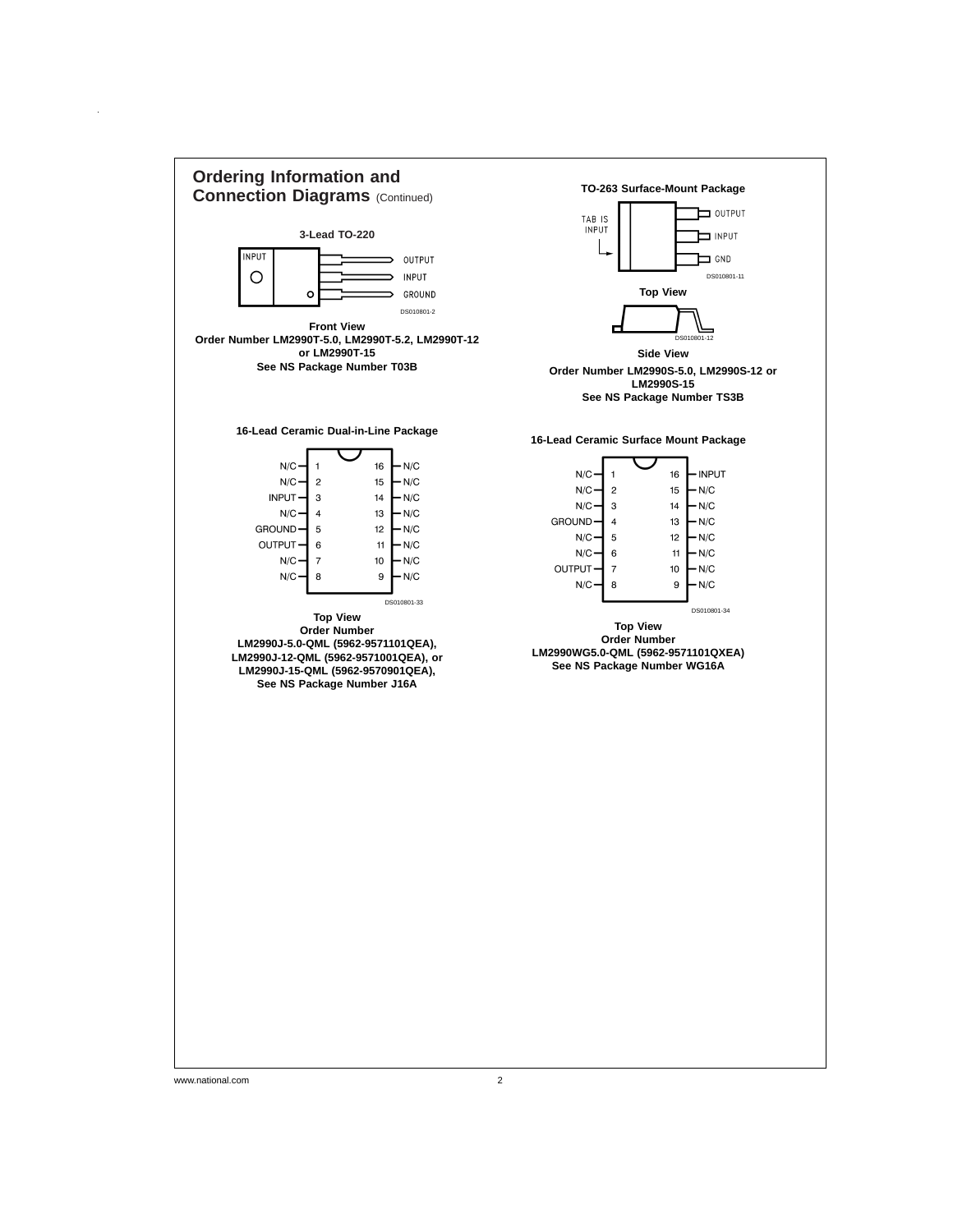**If Military/Aerospace specified devices are required, please contact the National Semiconductor Sales Office/ Distributors for availability and specifications.**

Input Voltage −26V to +0.3V ESD Susceptibility (Note 2) 2 kV Power Dissipation (Note 3) Internally Limited Junction Temperature  $(T_{Jmax})$  125<sup>°</sup>C

Storage Temperature −65°C to +150°C Lead Temperature (Soldering, 10 sec.) 260˚C

### **Operating Ratings**(Note 1)

Junction Temperature Range  $(T_J)$   $-40^{\circ}$ C to +125 $^{\circ}$ C Maximum Input Voltage (Operational) −26V

## **Electrical Characteristics**

 $\sim 10$ 

 $\sim$ 

V<sub>IN</sub> = –5V + V<sub>O(NOM)</sub> (Note 6),I<sub>O</sub> = 1A, C<sub>O</sub> = 47 μF, unless otherwise specified. **Boldface** limits apply over the entire operat-<br>ing temperature range, –40˚C ≤ T<sub>J</sub> ≤ 125˚C, all other limits apply for T<sub>J</sub> = 25˚C.

|                                                            |                                                      | LM2990-5.0     |          | LM2990-5.2 |          | <b>Units</b>  |
|------------------------------------------------------------|------------------------------------------------------|----------------|----------|------------|----------|---------------|
| Parameter                                                  | <b>Conditions</b>                                    | Typ            | Limit    | Typ        | Limit    | (Limit)       |
|                                                            |                                                      | (Note 4)       | (Note 5) | (Note 4)   | (Note 5) |               |
| Output Voltage $(V0)$                                      | 5 mA $\leq I_0 \leq 1$ A                             |                | $-4.90$  |            | $-5.10$  | $V$ (max)     |
|                                                            |                                                      |                | $-5.10$  |            | $-5.30$  | $mV$ (min)    |
|                                                            |                                                      | $-5$           |          | $-5.2$     |          | $\vee$        |
|                                                            | 5 mA $\leq I_{\Omega} \leq 1$ A                      |                | $-4.75$  |            | $-4.94$  | $V$ (max)     |
|                                                            |                                                      |                | $-5.25$  |            | $-5.46$  | $V$ (min)     |
| Line Regulation                                            | $I_{\odot} = 5$ mA,                                  | $\overline{4}$ | 40       | 4          | 40       | mV (max)      |
|                                                            | $V_{\text{O(NOM)}} - 1V > V_{\text{IN}} > -26V$      |                |          |            |          |               |
| Load Regulation                                            | 50 mA $\leq I_{\Omega} \leq 1$ A                     | 1              | 40       | 1          | 40       | mV (max)      |
| Dropout Voltage                                            | $I_{\Omega} = 0.1$ A, $\Delta V_{\Omega} \le 100$ mV | 0.1            | 0.3      | 0.1        | 0.3      | $V$ (max)     |
|                                                            | $I_{\Omega}$ = 1A, $\Delta V_{\Omega} \le 100$ mV    | 0.6            | 1        | 0.6        | 1        | $V$ (max)     |
| Quiescent Current $(I_{\alpha})$                           | $I_{\Omega} \leq 1A$                                 | 1              | 5        | 1          | 5        | mA (max)      |
|                                                            | $I_{\Omega} = 1A$ , $V_{IN} = V_{O(NOM)}$            | 9              | 50       | 9          | 50       | mA (max)      |
| <b>Short Circuit Current</b>                               | $R_1 = 1\Omega$ (Note 7)                             | 1.8            | 1.5      | 1.8        | 1.5      | $A$ (min)     |
| Maximum Output Current                                     | (Note 7)                                             | 1.8            | 1.5      | 1.8        | 1.5      | $A$ (min)     |
| Ripple Rejection                                           | $V_{\text{ripole}} = 1 V_{\text{rms}}$               | 58             | 50       | 58         | 50       | $dB$ (min)    |
|                                                            | $f_{\text{ripple}}$ = 1 kHz, $I_{\text{O}}$ = 5 mA   |                |          |            |          |               |
| Output Noise Voltage<br>10 Hz-100 kHz, $I_{\Omega} = 5$ mA |                                                      | 250            | 750      | 250        | 750      | $\mu$ V (max) |
| Long Term Stability                                        | 1000 Hours                                           | 2000           |          | 2000       |          | ppm           |

#### **Electrical Characteristics**

V<sub>IN</sub> = –5V + V<sub>O(NOM)</sub> (Note 6),I<sub>O</sub> = 1A, C<sub>O</sub> = 47 μF, unless otherwise specified. **Boldface** limits apply over the entire operat-<br>ing temperature range, –40˚C ≤ T<sub>J</sub> ≤ 125˚C, all other limits apply for T<sub>J</sub> = 25˚C.

|                                  | <b>Conditions</b>                                   | LM2990-12  |              | LM2990-15 |          | <b>Units</b> |
|----------------------------------|-----------------------------------------------------|------------|--------------|-----------|----------|--------------|
| Parameter                        |                                                     | <b>Typ</b> | Limit        | Typ       | Limit    | (Limit)      |
|                                  |                                                     | (Note 4)   | (Note 5)     | (Note 4)  | (Note 5) |              |
| Output Voltage $(V0)$            | 5 mA $\leq I_0 \leq 1$ A                            |            | $-11.76$     |           | $-14.70$ | $V$ (max)    |
|                                  |                                                     |            | $-12.24$     |           | $-15.30$ | $V$ (min)    |
|                                  |                                                     | $-12$      |              | $-15$     |          | $\vee$       |
|                                  | 5 mA $\leq I_0 \leq 1$ A                            |            | $-11.40$     |           | $-14.25$ | $V$ (max)    |
|                                  |                                                     |            | $-12.60$     |           | $-15.75$ | $V$ (min)    |
| Line Regulation                  | $I_{\odot} = 5$ mA,                                 | 6          | 60           | 6         | 60       | $mV$ (max)   |
|                                  | $V_{\text{O(NOM)}} - 1$ V > $V_{\text{IN}}$ > -26V  |            |              |           |          |              |
| <b>Load Regulation</b>           | 50 mA $\leq I_0 \leq 1$ A                           | 3          | 50           | 3         | 50       | $mV$ (max)   |
| Dropout Voltage                  | $I_{\Omega}$ = 0.1A, $\Delta V_{\Omega} \le 100$ mV | 0.1        | 0.3          | 0.1       | 0.3      | $V$ (max)    |
|                                  | $I_{\Omega}$ = 1A, $\Delta V_{\Omega} \le 100$ mV   | 0.6        | $\mathbf{1}$ | 0.6       | 1        | $V$ (max)    |
| Quiescent Current $(I_{\alpha})$ | $I_{\Omega} \leq 1A$                                | 1          | 5            | 1         | 5        | $mA$ (max)   |
|                                  | $I_{\Omega} = 1A$ , $V_{IN} = V_{O(NOM)}$           | 9          | 50           | 9         | 50       | $mA$ (max)   |
|                                  |                                                     |            |              |           |          |              |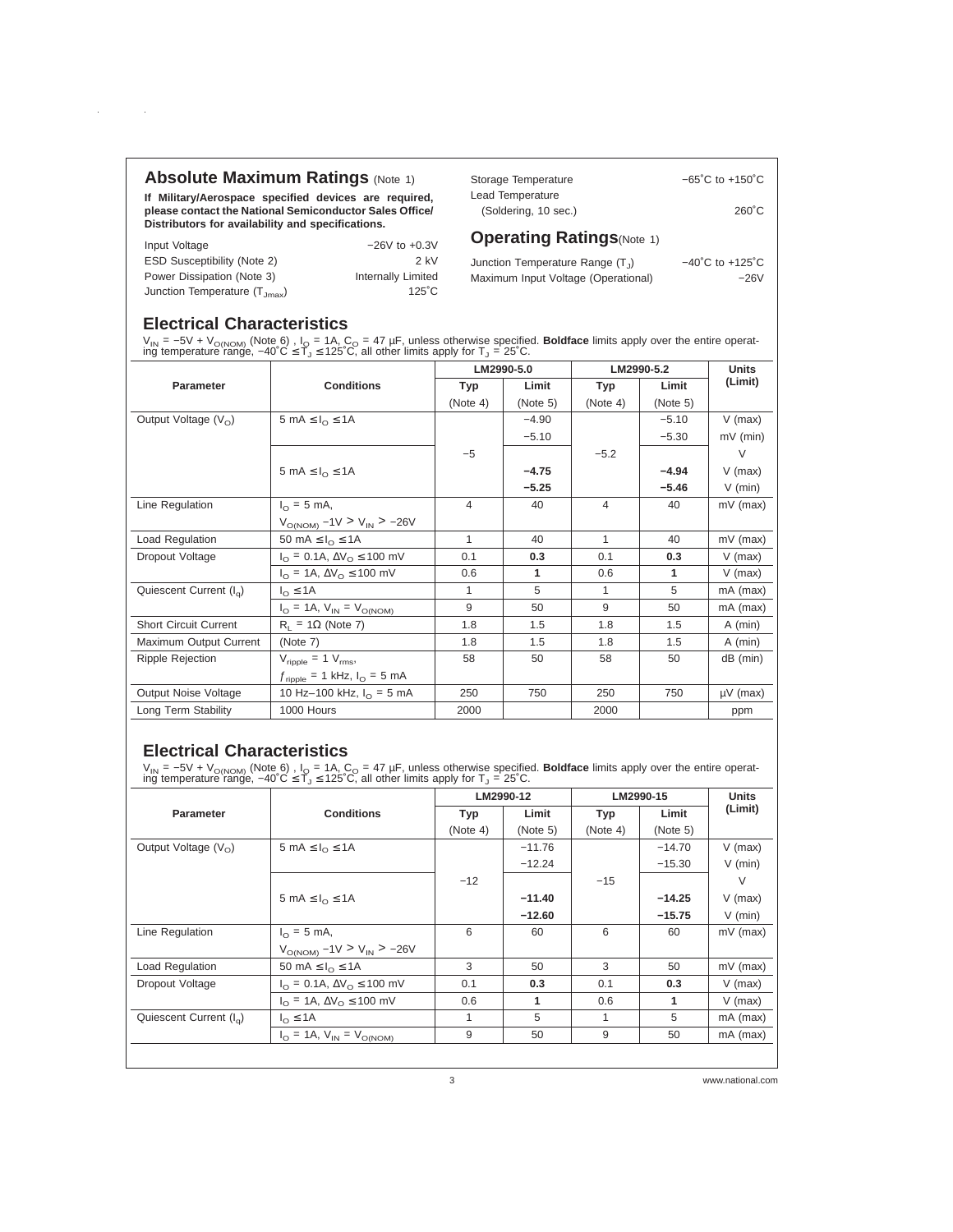#### **Electrical Characteristics** (Continued)

V<sub>IN</sub> = −5V + V<sub>O(NOM)</sub> (Note 6) , I<sub>O</sub> = 1A, C<sub>O</sub> = 47 μF, unless otherwise specified. **Boldface** limits apply over the entire operat-<br>ing temperature range, –40˚C ≤ T<sub>J</sub> ≤ 125˚C, all other limits apply for T<sub>J</sub> = 25˚C.

|                              |                                                    | LM2990-12 |          | LM2990-15  |          | <b>Units</b>  |
|------------------------------|----------------------------------------------------|-----------|----------|------------|----------|---------------|
| <b>Parameter</b>             | <b>Conditions</b>                                  | Typ       | Limit    | <b>Typ</b> | Limit    | (Limit)       |
|                              |                                                    | (Note 4)  | (Note 5) | (Note 4)   | (Note 5) |               |
| <b>Short Circuit Current</b> | $R_1 = 1\Omega$ (Note 7)                           | 1.2       | 0.9      | 1.0        | 0.75     | A (min)       |
| Maximum Output Current       | (Note 7)                                           | 1.8       | 1.4      | 1.8        | 1.4      | $A$ (min)     |
| <b>Ripple Rejection</b>      | $V_{\text{ripole}} = 1 V_{\text{rms}}$             | 52        | 42       | 52         | 42       | $dB$ (min)    |
|                              | $f_{\text{ripole}}$ = 1 kHz, $I_{\text{O}}$ = 5 mA |           |          |            |          |               |
| <b>Output Noise Voltage</b>  | 10 Hz-100 kHz, $I_0 = 5$ mA                        | 500       | 1500     | 600        | 1800     | $\mu$ V (max) |
| Long Term Stability          | 1000 Hours                                         | 2000      |          | 2000       |          | ppm           |

**Note 1:** Absolute Maximum Ratings indicate limits beyond which damage to the device may occur. Operating Ratings indicate conditions for which the device is intended to be functional, but do not guarantee specific performance limits. For guaranteed specifications and test conditions, see the Electrical Characteristics.

**Note 2:** Human body model, 100 pF discharged through a 1.5 kΩ resistor.

Note 3: The maximum power dissipation is a function of T<sub>Jmax</sub>,  $\theta_{JA}$ , and T<sub>A</sub>. The maximum allowable power dissipation at any ambient temperature is P<sub>D</sub> = (T<sub>Jmax</sub>  $-T<sub>A</sub>$ )/θ<sub>JA</sub>. If this dissipation is exceeded, the die temperature will rise above 125℃, and the LM2990 will eventually go into thermal shutdown at a T<sub>J</sub> of approximately 160˚C. For the LM2990, the junction-to-ambient thermal resistance, is 53˚C/W, 73˚C/W for the TO-263, and the junction-to-case thermal resistance is 3˚C. If the TO-263 package is used, the thermal resistance can be reduced by increasing the P.C. board copper area thermally connected to the package. Using 0.5 square inches of copper area,  $\theta_{JA}$  is 50°C/W; with 1 square inch of copper area,  $\theta_{JA}$  is 37°C/W; and with 1.6 or more square inches of copper area,  $\theta_{JA}$  is 32°C/W.

**Note 4:** Typicals are at  $T_J = 25^\circ \text{C}$  and represent the most likely parametric norm.

**Note 5:** Limits are guaranteed and 100% production tested.

Note 6: V<sub>O(NOM)</sub> is the nominal (typical) regulator output voltage, -5V, -5.2V, -12V or -15V.

Note 7: The short circuit current is less than the maximum output current with the −12V and −15V versions due to internal foldback current limiting. The -5V and −5.2V versions, tested with a lower input voltage, does not reach the foldback current limit and therefore conducts a higher short circuit current level. If the LM2990 output is pulled above ground, the maximum allowed current sunk back into the LM2990 is 1.5A.

#### **Definition of Terms**

**Dropout Voltage:** The input-output voltage differential at which the circuit ceases to regulate against further reduction in input voltage. Measured when the output voltage has dropped 100 mV from the nominal value obtained at  $(V<sub>O</sub> +$ 5V) input, dropout voltage is dependent upon load current and junction temperature.

**Input Voltage:** The DC voltage applied to the input terminals with respect to ground.

**Input-Output Differential:** The voltage difference between the unregulated input voltage and the regulated output voltage for which the regulator will operate.

**Line Regulation:** The change in output voltage for a change in the input voltage. The measurement is made under conditions of low dissipation or by using pulse techniques such that the average chip temperature is not significantly affected.

**Load Regulation:** The change in output voltage for a change in load current at constant chip temperature.

**Long Term Stability:** Output voltage stability under accellerated life-test conditions after 1000 hours with maximum rated voltage and junction temperature.

**Output Noise Voltage:** The rms AC voltage at the output, with constant load and no input ripple, measured over a specified frequency range.

**Quiescent Current:** That part of the positive input current that does not contribute to the positive load current. The regulator ground lead current.

**Ripple Rejection:** The ratio of the peak-to-peak input ripple voltage to the peak-to-peak output ripple voltage.

**Temperature Stability of V<sub>o</sub>:** The percentage change in output voltage for a thermal variation from room temperature to either temperature extreme.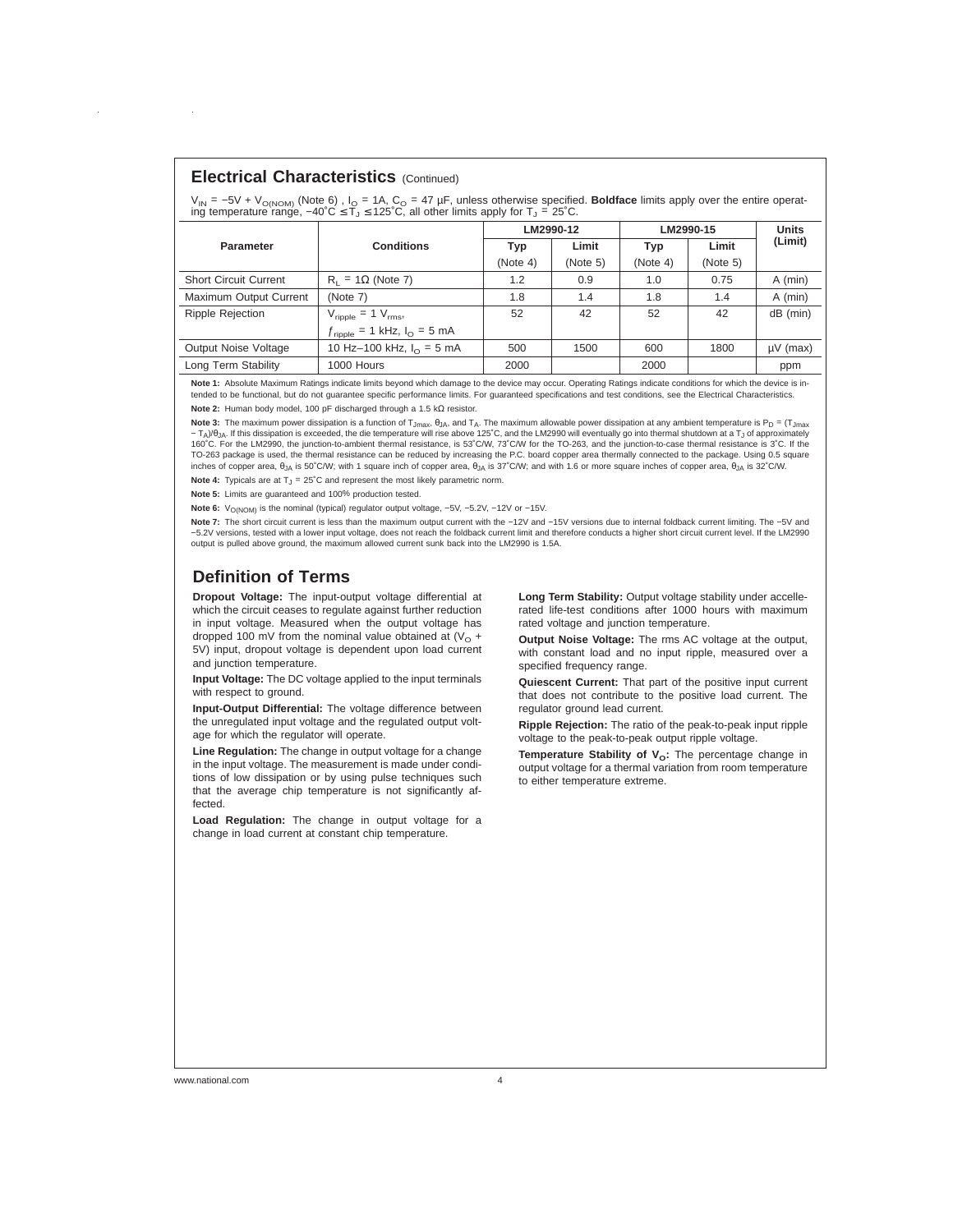

 $\hat{\boldsymbol{\beta}}$ 

5 www.national.com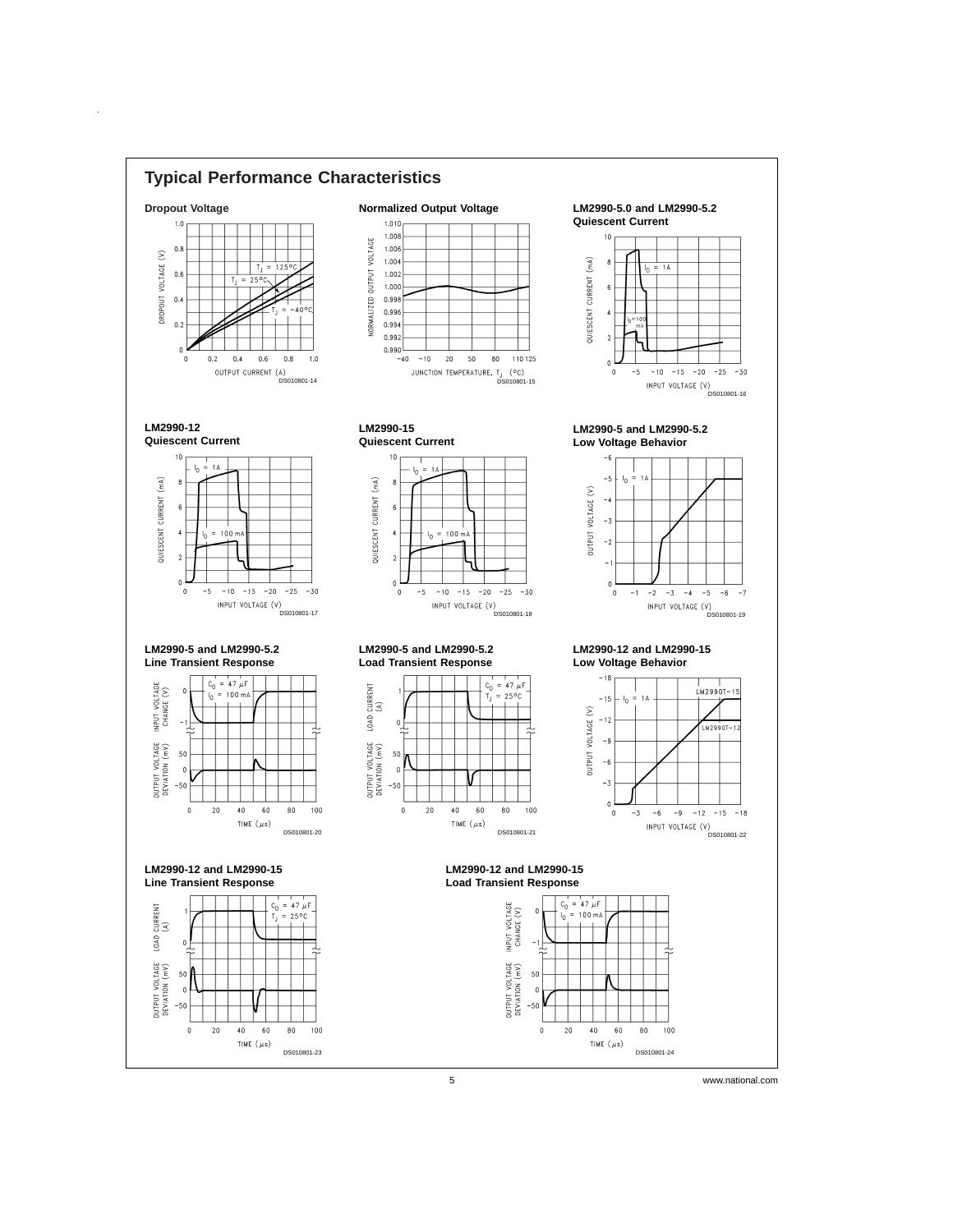

 $\hat{\boldsymbol{\beta}}$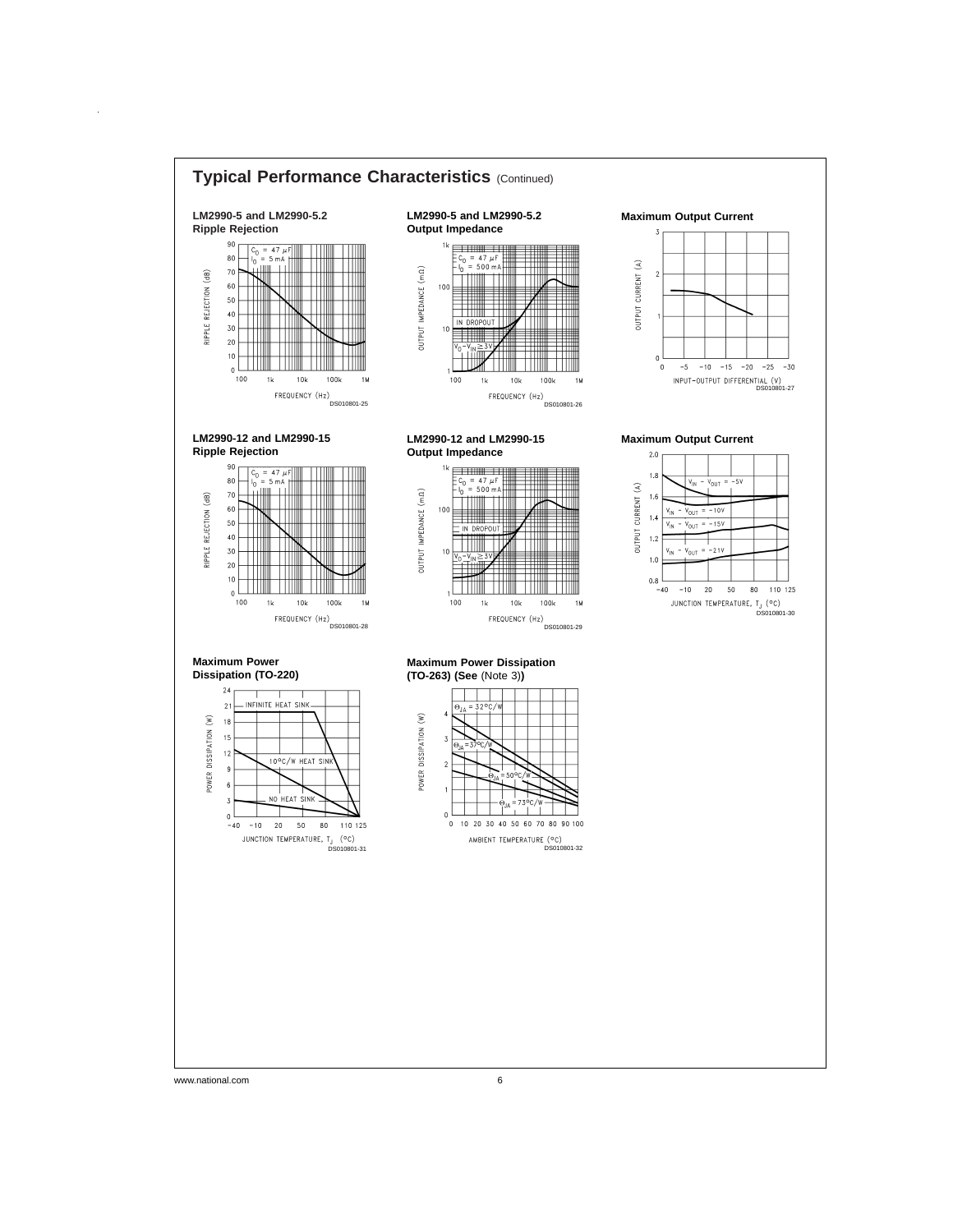

7 www.national.com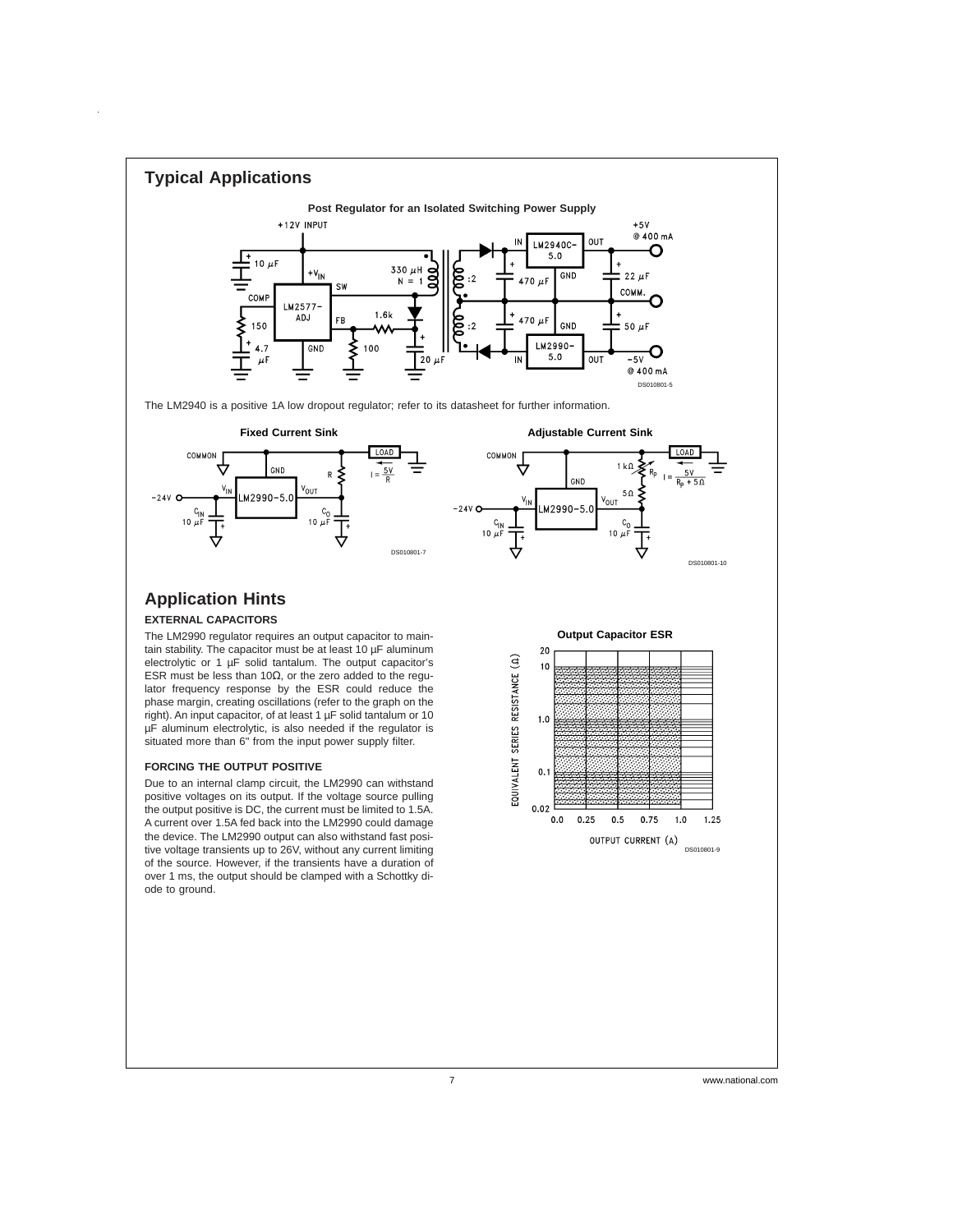

 $\ddot{\phantom{1}}$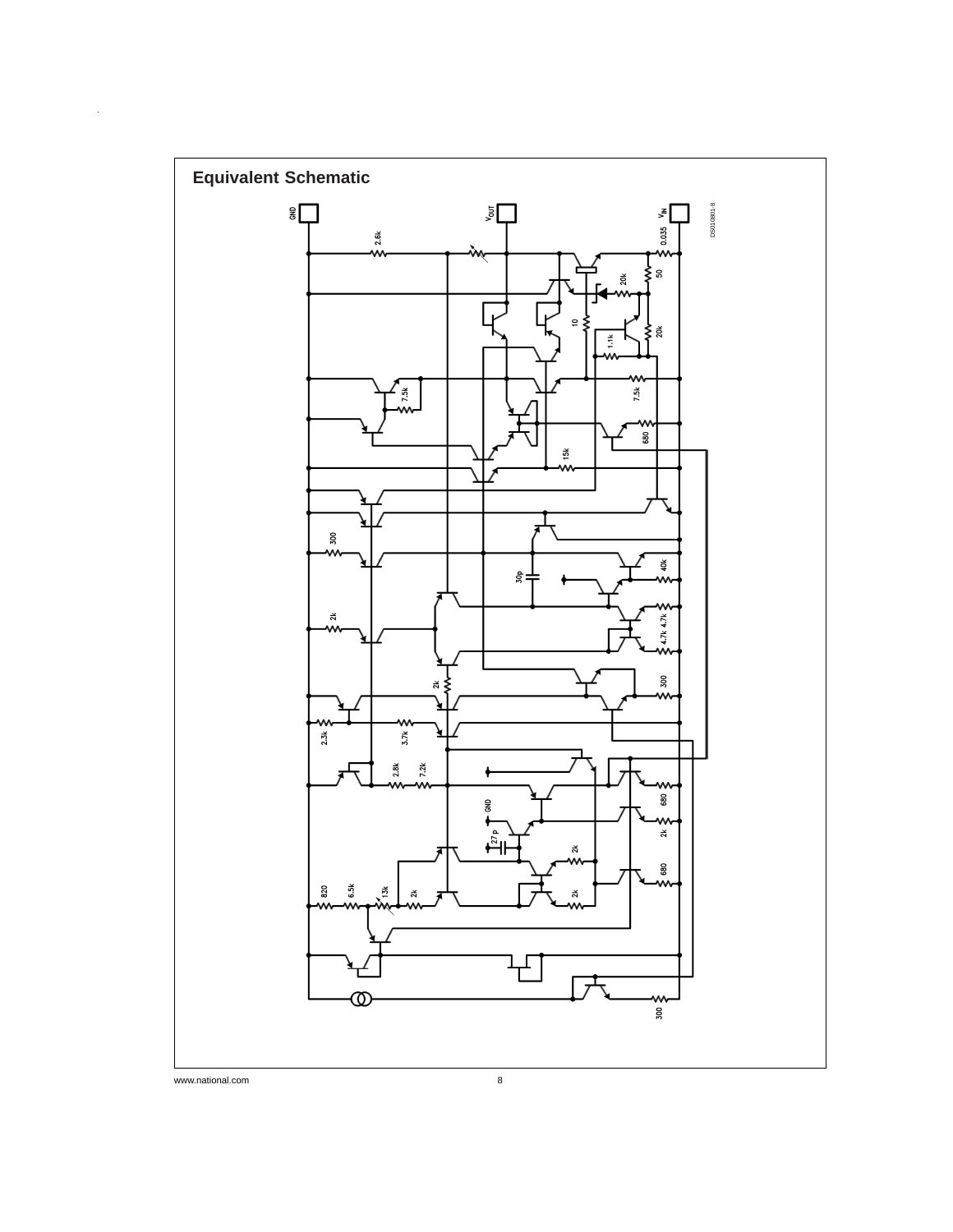

 $\hat{\mathcal{A}}$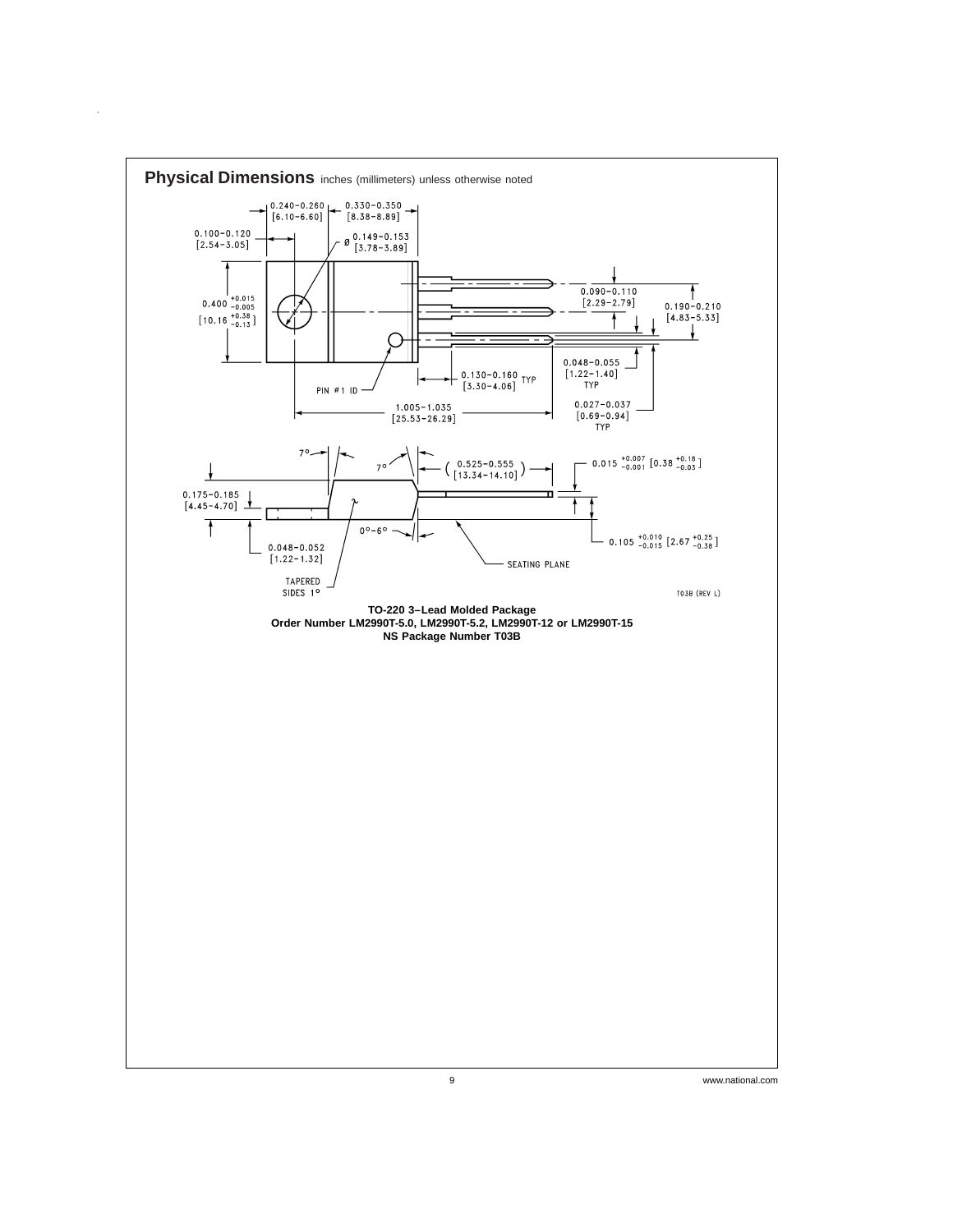

 $\hat{\boldsymbol{\beta}}$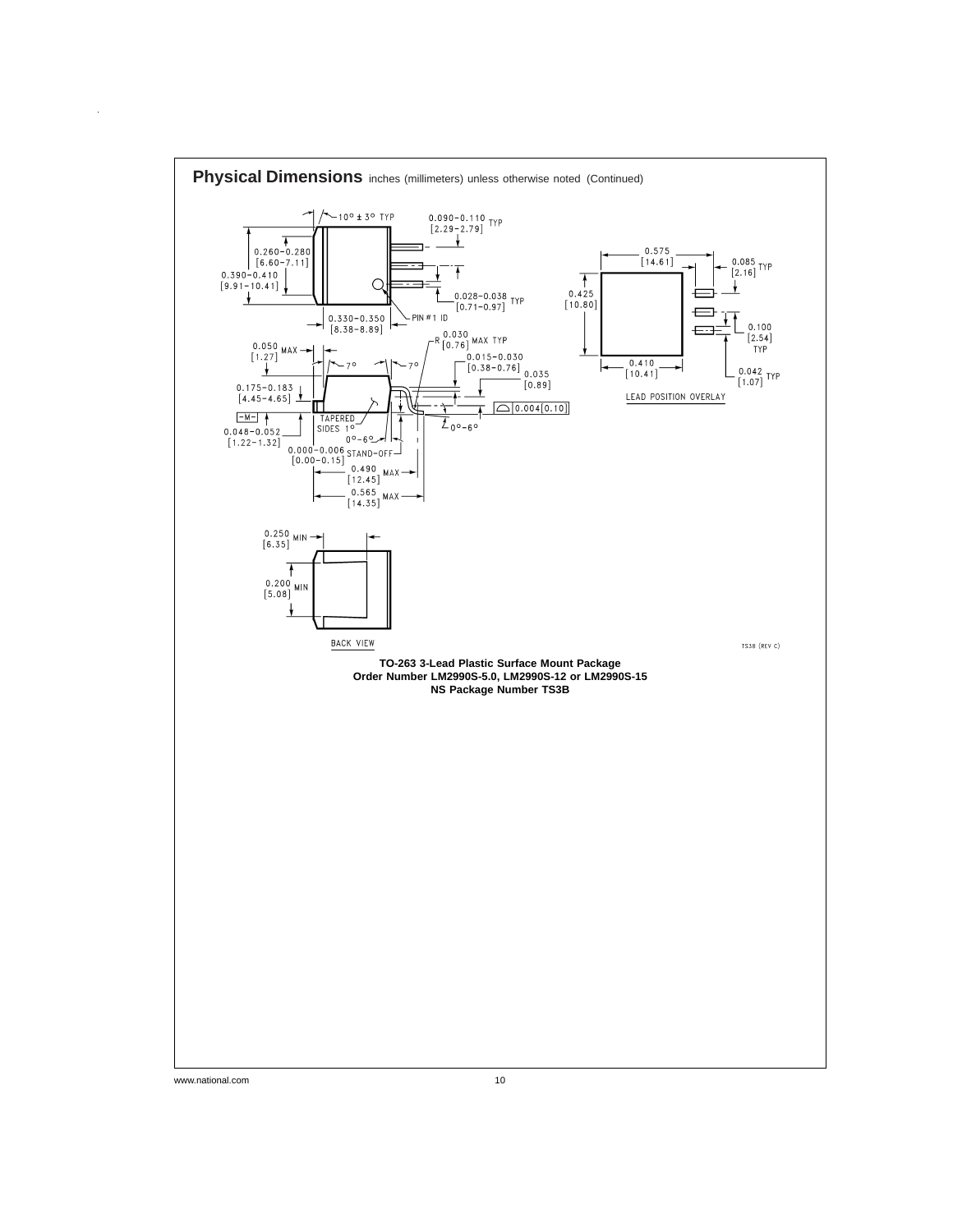

 $\bar{z}$ 

11 www.national.com